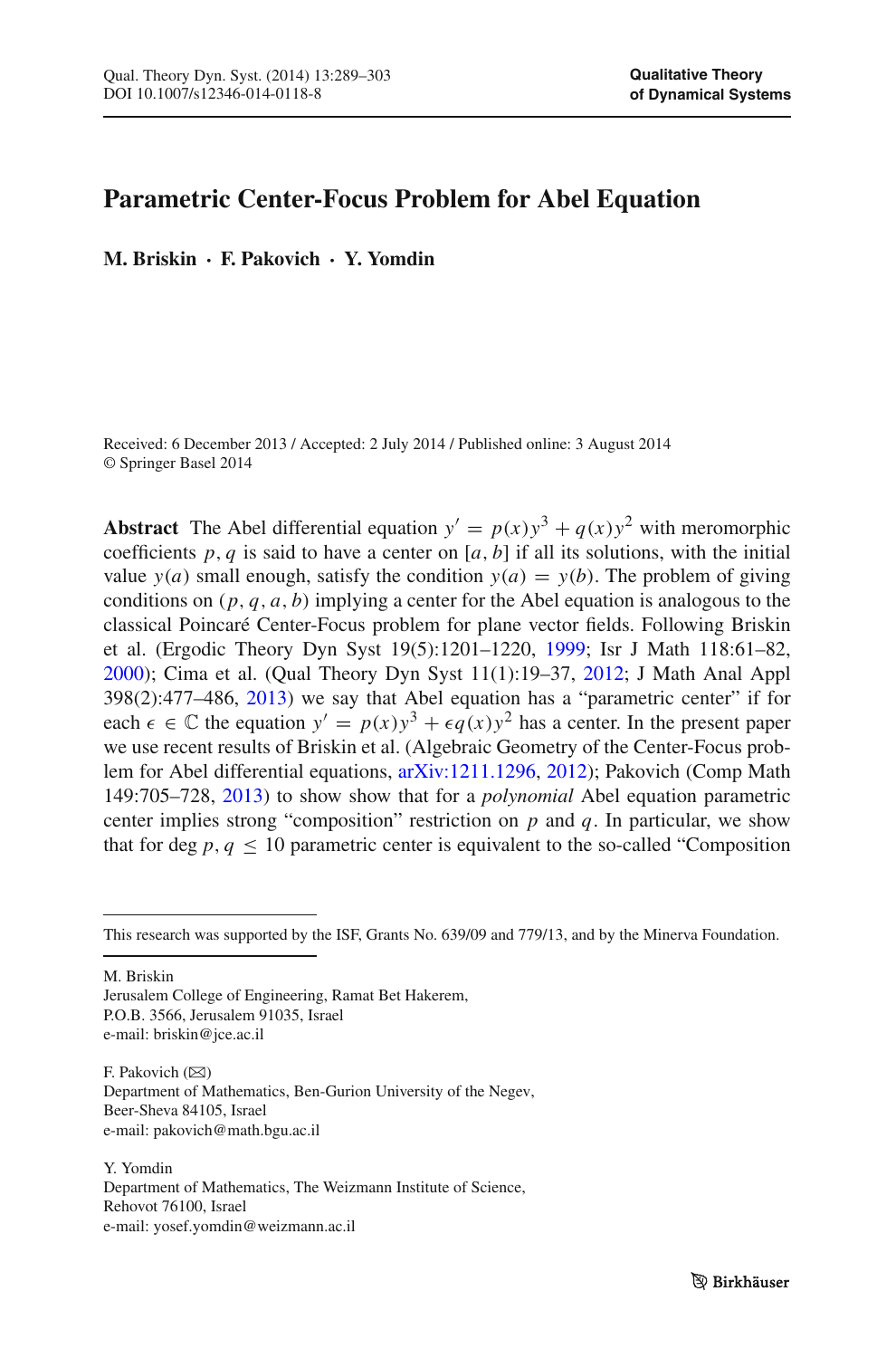Condition" (CC) (Alwash and Lloyd in Proc R Soc Edinburgh 105A:129–152, [1987;](#page-14-6) Briskin et al. Ergodic Theory Dyn Syst 19(5):1201–1220, [1999\)](#page-14-0) on *p*, *q*. Second, we study trigonometric Abel equation, and provide a series of examples, generalizing a recent remarkable example given in Cima et al. (Qual Theory Dyn Syst 11(1):19–37, [2012\)](#page-14-2), where certain moments of *p*, *q* vanish while (CC) is violated.

# **1 Introduction**

<span id="page-1-0"></span>We consider the Abel differential equation

$$
y' = p(x)y^{3} + q(x)y^{2}
$$
 (1.1)

with meromorphic coefficients  $p, q$ . A solution  $y(x)$  of [\(1.1\)](#page-1-0) is called "closed" along a curve  $\gamma$  with the endpoints *a*, *b* if  $\gamma(a) = \gamma(b)$  for the initial element of  $\gamma(x)$  around *a* analytically continued to *b* along  $\gamma$ . Equation [\(1.1\)](#page-1-0) is said to have a center along  $\gamma$  if any its solution  $y(x)$ , with the initial value  $y(a)$  small enough, is closed along  $\gamma$ . We always shall assume that  $\gamma$  is a (closed or non-closed) curve avoiding singularities of *p* and *q*.

The Center-Focus problem for the Abel equation is to give a necessary and sufficient condition on *p*, *q*, *y* for [\(1.1\)](#page-1-0) to have a center along  $\gamma$ . The Smale-Pugh problem is to bound the number of isolated closed solutions of  $(1.1)$ . The relation of these problems to the classical Hilbert 16-th and Poincaré Center-Focus problems for plane vector fields is well known (see, eg. [\[3,](#page-14-0)[7\]](#page-14-7) and references therein).

It turns out to be instructive to consider various parametric versions of the Center-Focus problem. In particular, the following specific setting was considered in [\[4](#page-14-1),[5](#page-14-8),[8,](#page-14-2)[9\]](#page-14-3):

**Definition [1.1](#page-1-0)** Equation 1.1 is said to have a "parametric center" if for each  $\epsilon \in \mathbb{C}$ the equation

$$
y' = p(x)y^3 + \epsilon q(x)y^2 \tag{1.2}
$$

<span id="page-1-1"></span>has a center along  $\gamma$ .

It is easy to see that a parametric center can equivalently be defined by a requirement that the equation  $y' = \delta p(x)y^3 + q(x)y^2$  has a center for each  $\delta$ .

The main purpose of this paper is to show that for a *polynomial* Abel equation parametric center implies rather strong "composition" restriction on *p* and *q* (see Sect. [4\)](#page-8-0). In particular, we show that for deg  $p, q \le 10$  parametric center is equivalent to "Composition Condition" (CC) on *p*, *q* (see [\[2](#page-14-6)[,3](#page-14-0)] and Definition [2.1](#page-5-0) below). For higher degrees *d* of *p* and *q* we show that the dimension of possible "non-composition" couples *p*, *q*, forming parametric centers, is of order at most  $\frac{d}{3}$ , while the highest dimension of the composition strata is of order *d*.

Other parametric settings of the Center-Focus problem for Abel equation have been recently considered in  $[8,9,11]$  $[8,9,11]$  $[8,9,11]$  $[8,9,11]$  (see also  $[12,18]$  $[12,18]$ ). In particular, the following result has been obtained in [\[9](#page-14-3)]: if the Eq.

$$
y' = [\alpha p(x) + \beta q(x)]y^{3} + q(x)y^{2}
$$
\n(1.3)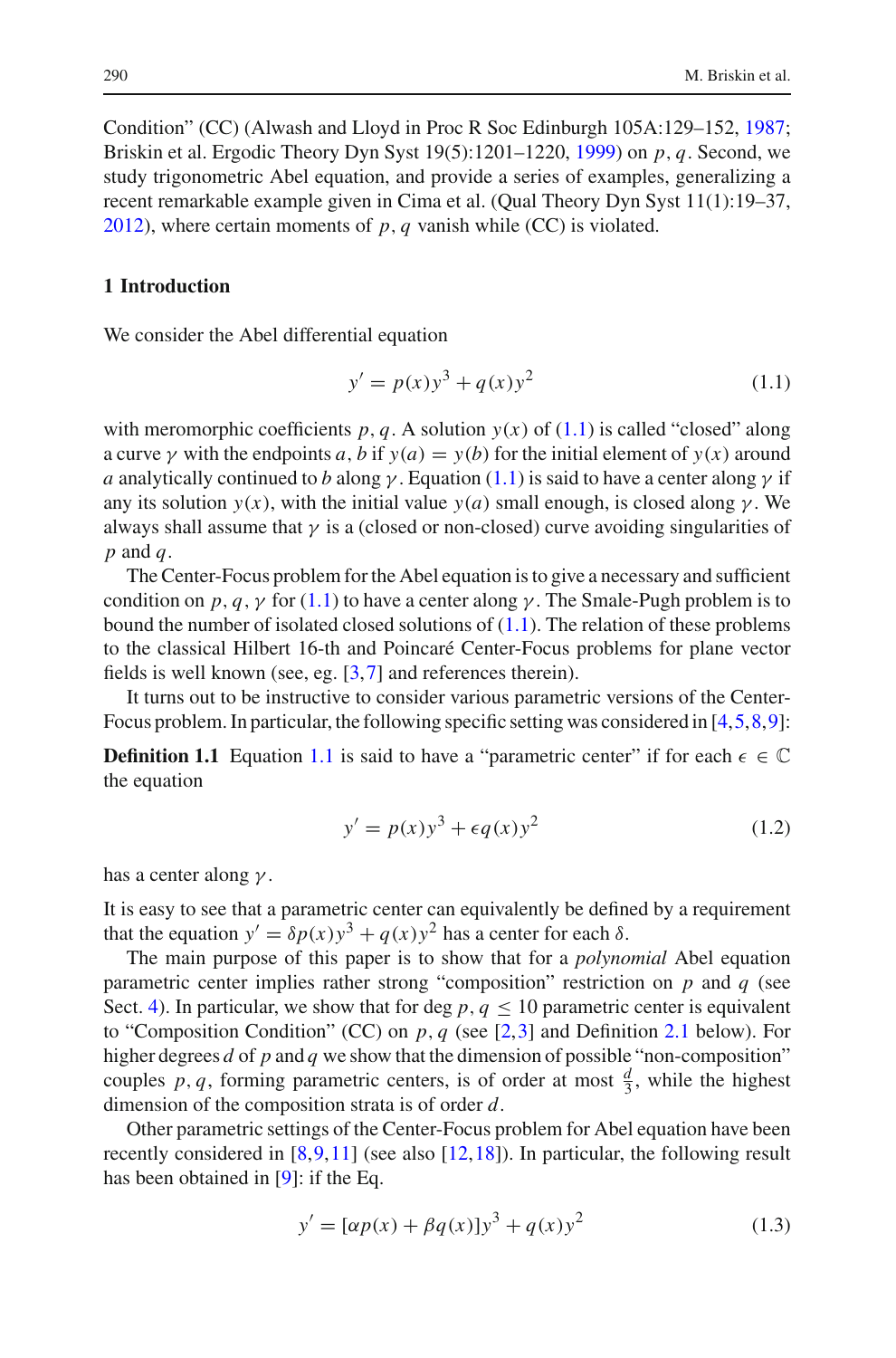(with polynomial or trigonometric  $p$ ,  $q$ ) has a center for each  $\alpha$ ,  $\beta$  then  $p$ ,  $q$  satisfy the composition condition. On the other hand, it was shown in [\[8](#page-14-2)] that for trigonometric polynomials p, q the condition of vanishing of the moments  $\int P^k q$ ,  $\int Q^k p$ , closely related to the parametric center condition, does not imply the composition condition. In the last section of this paper, we construct a big series of examples, containing the examples given in [\[8\]](#page-14-2) as a particular case, where the vanishing of the moments  $\int P^k q$ ,  $\int Q^k p$  does not imply the composition condition.

### <span id="page-2-0"></span>**2 Poincaré Mapping, Center Equations, and Composition Condition**

#### 2.1 Poincaré Mapping and Center Equations

Both the Center-Focus and the Smale-Pugh problems can be naturally expressed in terms of the Poincaré "first return" mapping  $y_b = G_y(y_a)$  along  $\gamma$ . Let  $y(x, y_a)$ denote the element around *a* of the solution  $y(x)$  of [\(1.1\)](#page-1-0) satisfying  $y(a) = y_a$ . The Poincaré mapping  $G<sub>y</sub>$  associates to each initial value  $y<sub>a</sub>$  at *a* the value  $y<sub>b</sub>$  at *b* of the solution  $y(x, y_a)$  analytically continued along  $\gamma$ .

According to the definition above, the solution  $y(x, y_a)$  is closed along  $\gamma$  if and only if  $G_{\gamma}(y_a) = y_a$ . Therefore closed solutions correspond to the fixed points of  $G_{\gamma}$ , and [\(1.1\)](#page-1-0) has a center if and only if  $G<sub>\gamma</sub>(y) \equiv y$ . It is well known that  $G<sub>\gamma</sub>(y)$  for small *y* is given by a convergent power series

$$
G_{\gamma}(y) = y + \sum_{k=2}^{\infty} v_k(p, q, \gamma) y^k.
$$
 (2.1)

Therefore the center condition  $G_y(y) \equiv y$  is equivalent to an infinite sequence of algebraic equations on *p* and *q*:

$$
v_k(p, q, \gamma) = 0, \quad k = 2, 3, .... \tag{2.2}
$$

Each  $v_k$  (*p*, *q*,  $\gamma$ ) can be expressed as a linear combination of certain iterated integrals along  $\gamma$  of the form  $I_{\alpha} = \int h_{\alpha_1} \int h_{\alpha_2} \dots \int h_{\alpha_s}$ . Here  $\alpha$  are the multi-indices  $\alpha = (\alpha_1, \ldots, \alpha_s)$  with  $\alpha_i = 1$  or 2, and  $h_1 = p$ ,  $h_2 = q$  (see, for example, [\[7\]](#page-14-7)). The numbers *i*, *j* of appearances of *p*, *q* in these integrals satisfy  $i + 2j = k - 1$ , so  $v_k(p, q, \gamma)$  are weighted homogeneous, but not homogeneous, polynomials in symbols *p*, *q*. The first few of  $v_k(p, q, \gamma)$  are as follows:

$$
v_2 = -I_1, v_3 = 2I_{11} - I_2, v_4 = -6I_{111} + 3I_{12} + 2I_{21}
$$
  
\n
$$
v_5 = 24I_{1111} - 12I_{112} - 8I_{121} - 6I_{211} + 3I_{22}
$$
  
\n
$$
v_6 = -120I_{11111} + 60I_{1112} + 40I_{1121} + 30I_{1211} + 24I_{2111}
$$
  
\n
$$
-15I_{122} - 12I_{212} - 8I_{221}
$$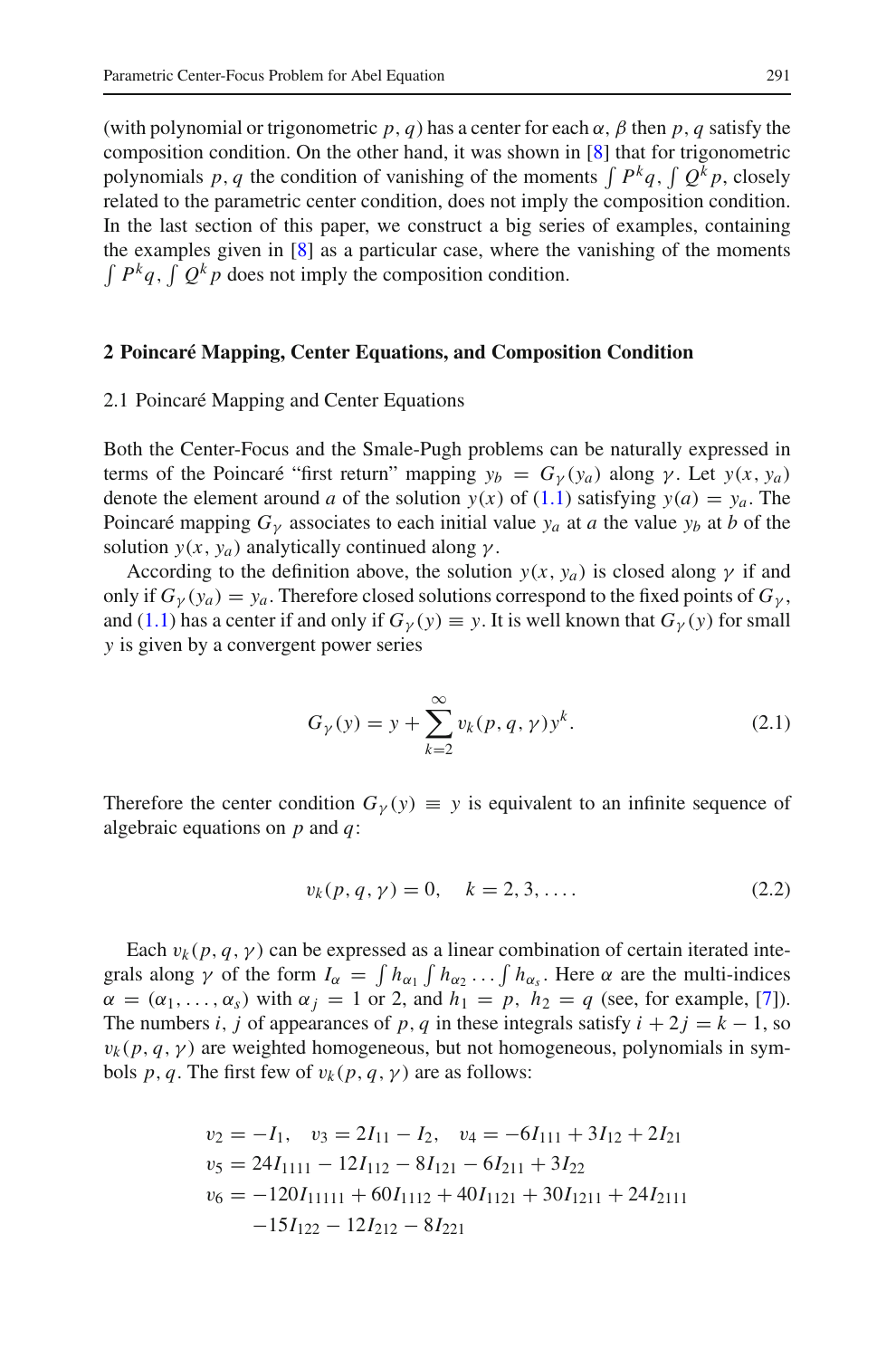Now, for parametric Abel equation [\(1.2\)](#page-1-1) we have:

$$
G_{\gamma}(y,\epsilon) = y + \sum_{k=2}^{\infty} v_k(p,q,\gamma,\epsilon) y^k.
$$
 (2.3)

<span id="page-3-0"></span>Consequently, we obtain the following result:

**Proposition 2.1** *The Center equations for parametric Abel equation* [\(1.2\)](#page-1-1) *take the following form:*

$$
v_k(p, q, \gamma, \epsilon) = \sum_{j=0}^{l(k)} v_{k,j}(p, q, \gamma) \epsilon^j = 0, \quad k = 2, 3, ..., \quad (2.4)
$$

<span id="page-3-1"></span>*where* v*k*,*j*(*p*, *q*,γ) *is a linear combination of iterated integrals as above, with exactly j* appearances of q, and  $l(k) = \lfloor \frac{k}{2} \rfloor - 1$ , where  $\lfloor \frac{k}{2} \rfloor$  denotes the integer part of  $\frac{k}{2}$ .

*Proof* This follows immediately from the description of the Center equations above.  $\Box$ 

<span id="page-3-2"></span>**Corollary 2.1** *Equation* [\(1.1\)](#page-1-0) *has a parametric center if and only if the following system of equations on p*, *q*, γ *is satisfied:*

$$
v_{k,j}(p,q,\gamma) = 0, \quad k = 2, 3, \dots, \ j = 0, 1, \dots, l(k). \tag{2.5}
$$

<span id="page-3-3"></span>*Proof* By definition, Eq. [\(1.1\)](#page-1-0) has a parametric center if and only if Eq. [\(1.2\)](#page-1-1) has a center for each  $\epsilon$ . By Proposition [2.1](#page-3-0) the polynomials  $v_k(p, q, \gamma, \epsilon)$  in  $\epsilon$  defined by Eq.  $(2.4)$  must vanish identically in  $\epsilon$ . This is equivalent to vanishing of each of their coefficients  $v_{k,j}(p,q,\gamma)$ .

So requiring center in [\(1.2\)](#page-1-1) to persist under variations of  $\epsilon$ , we split the Center equations into their summands corresponding to linear combinations of iterated integrals with the same numbers of the appearances of *q*. While in general no description of these summands in "closed form" is known, the first two of them, v*k*,1, v*k*,2, and the last one,  $v_{k,l(k)}$ , allow, at least partially, for such a description.

To simplify notations, from now on, and till the end of Sect. [4,](#page-8-0) we always shall assume that *p*, *q* are polynomials,  $\gamma = [a, b]$ , and we shall denote by *P*, *Q* the primitives  $P(x) = \int_a^x p(\tau) d\tau$  and  $Q(x) = \int_a^x q(\tau) d\tau$ . Let  $P = P_{[a,b]}$  be the vector space of all complex polynomials *P* satisfying  $P(a) = P(b) = 0$ , and  $P<sub>d</sub>$  the subspace of *P* consisting of polynomials of degree at most *d*. We always shall assume that the polynomials

$$
P(x) = \int_{a}^{x} p(\tau)d\tau, \quad Q(x) = \int_{a}^{x} q(\tau)d,
$$
\n(2.6)

defined above are elements of *P*. This restriction is natural in the study of the center conditions since it is forced by the first two of the Center Equations.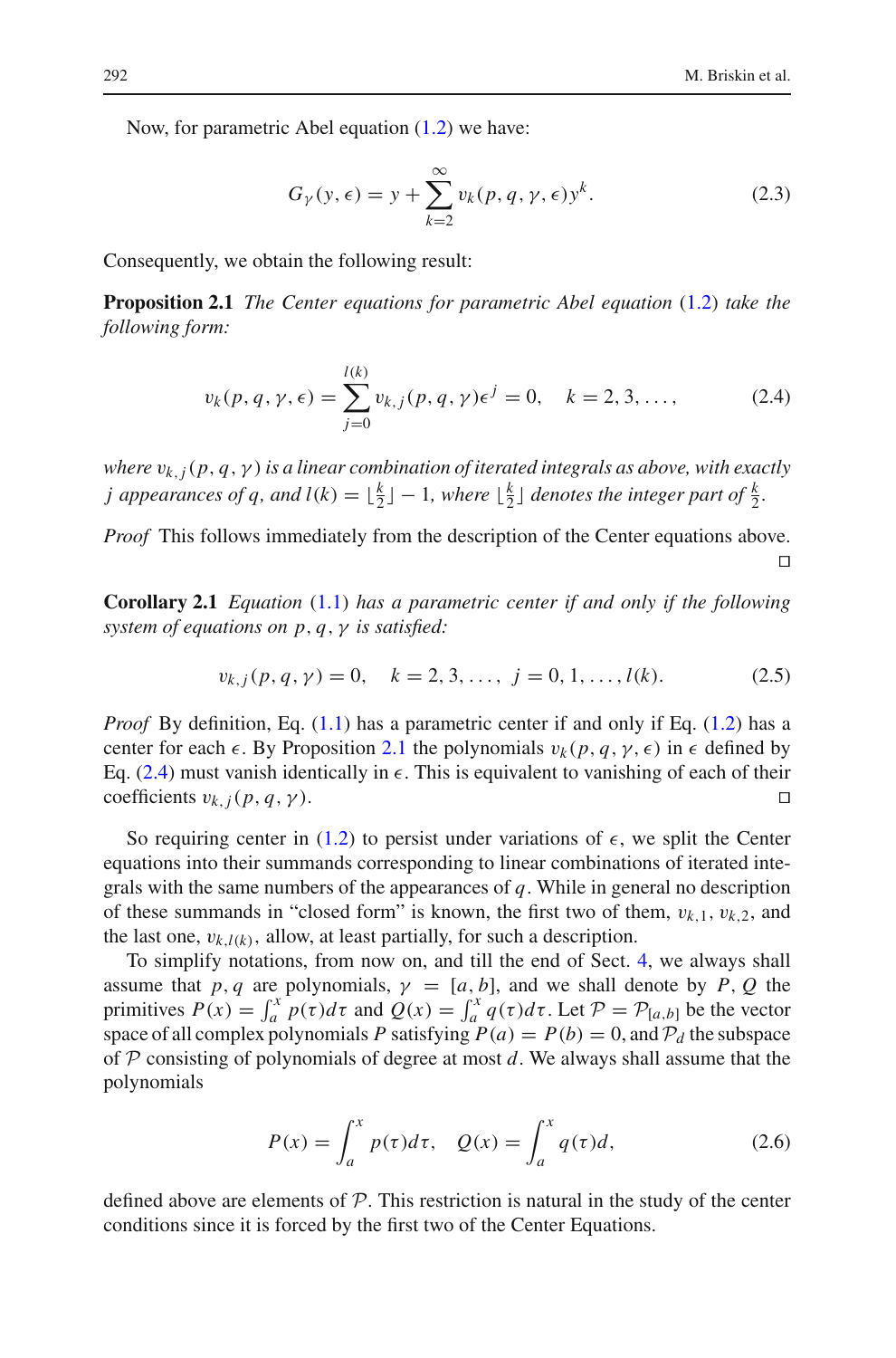<span id="page-4-0"></span>The next result follows directly from the description of the Center equations given in [\[7](#page-14-7)] (compare also  $[6]$  $[6]$ , Theorem 2.1).

**Theorem 2.1** *I. The parametric Center equations*  $v_{k,i}(p, q, \gamma) = 0$  *for*  $j = 0, 1, 2$ *are as follows:*

- 1. *For*  $j = 0$  *and each k the expressions*  $v_{k,0}(p, q, \gamma)$  *vanish identically.*
- 2. *For*  $j = 1$  *and*  $k = 0, 1, 2$ , *we have*  $v_{k,1} \equiv 0$ *. For*  $j = 1$  *and*  $k \ge 3$ ,

$$
v_{k,1}(P,Q) = m_{k-3}(P,Q) = \int_a^b P^{k-3}(x)q(x)dx = 0.
$$
 (2.7)

<span id="page-4-1"></span>3. *For*  $j = 2$  *and*  $k \le 5$  *we have*  $v_{k,2} \equiv 0$ *. For*  $j = 2$  *and*  $k \ge 6$  *these equations are given by the coefficients of the "second Melnikov function"*

$$
v_{k,j}(P, Q) = D_k(P, Q) = 0,
$$
\n(2.8)

*represented by linear combinations of iterated integrals in p*, *q with exactly two appearances of Q and k* − 4 *appearances of P*.

*II. For*  $k \geq 2$ *, the highest index j of the non-zero parametric Center equations is*  $j = l(k) = \lfloor \frac{k}{2} \rfloor - 1.$ 

<span id="page-4-2"></span>1. *For*  $k \geq 2$  *even, the corresponding equations are given by* 

$$
v_{k,l(k)}(P,Q) = m_{l(k)}(Q,P) = \int_{a}^{b} Q^{l(k)}(x)p(x)dx = 0.
$$
 (2.9)

2. *For k*  $\geq$  3 *odd,*  $v_{k,l(k)}$  *are given by the coefficients of the "second Melnikov function at infinity"*

$$
v_{k,l(k)}(P,Q) = \tilde{D}_k(P,Q) = 0,
$$
\n(2.10)

*represented by linear combinations of iterated integrals in*  $p$ *,*  $q$  *with exactly*  $l(k)$ *appearances of Q and two appearances of P*.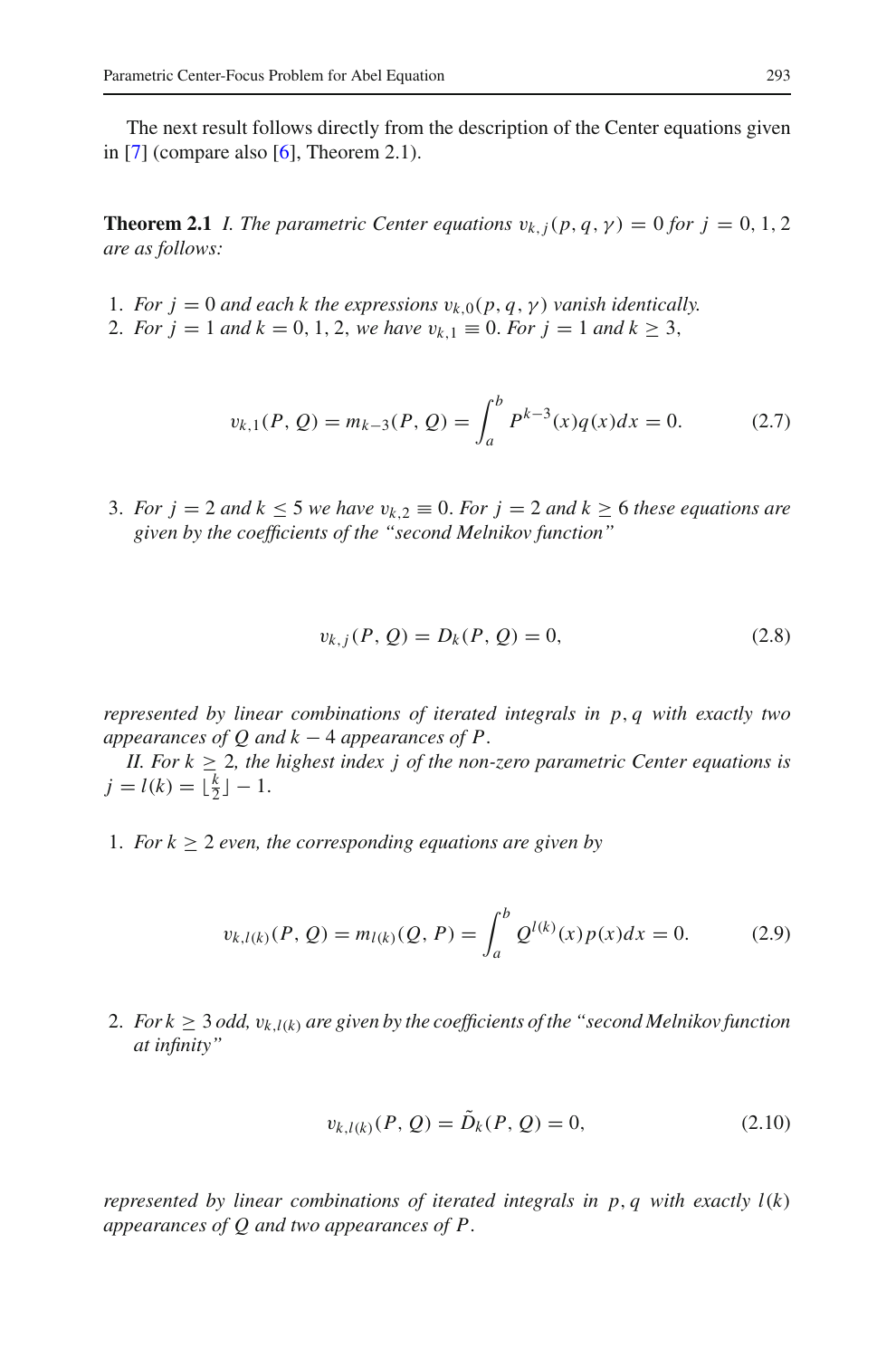See Theorem [4.4](#page-10-0) in Sect. [4](#page-8-0) below, where some initial expressions  $D_k(P, Q)$  are given explicitly (the corresponding expressions  $\tilde{D}_k(P, Q)$  "at infinity" are given in [\[6](#page-14-4)]). Notice that considering the equation  $y' = \delta p(x)y^3 + q(x)y^2$  we get a slightly different set of parametric center equations.

<span id="page-5-1"></span>As an immediate application of Theorem [2.1](#page-4-0) we obtain the following known corollary (see  $[4,5,8]$  $[4,5,8]$  $[4,5,8]$  $[4,5,8]$ ).

<span id="page-5-2"></span>**Corollary 2.2** *Let Abel equation* [\(1.1\)](#page-1-0) *have a parametric center. Then the moment equations*

$$
m_i(P, Q) = \int_a^b P^i(x)q(x)dx = 0, \ \ m_j(Q, P) = \int_a^b Q^j(x)p(x)dx = 0,
$$
\n(2.11)

*are satisfied for all i,*  $j \geq 0$ *.* 

*Proof* Follows from Corollary [2.1](#page-4-0) and Theorem 2.1 (cases I, 2, and II, 1). □

#### 2.2 Center, Moment, and Composition Sets

Let us consider *P*,  $Q \in \mathcal{P}_d$ . We define the parametric Center Set *PCS*<sub>d</sub> as the set of  $(P, Q) \in \mathcal{P}_d \times \mathcal{P}_d$  for which Eq. [\(1.1\)](#page-1-0) has a parametric center. Equivalently, *PCS* is the set of  $(P, Q)$  satisfying Center Equations [\(2.5\)](#page-3-3). The moment set  $MS_d^1$  (resp.,  $MS_d^2$ ) consists of  $(P, Q) \in \mathcal{P}_d \times \mathcal{P}_d$  satisfying Moment equations [\(2.7\)](#page-4-1) [resp., [\(2.9\)](#page-4-2)]. We put  $MS_d = MS_d^1 \cap MS_d^2$ .

To introduce Composition Set  $COS_d$  we recall the polynomial Composition Condition defined in [\[3\]](#page-14-0), which is a special case of the general Composition Condition introduced in [\[2](#page-14-6)] (for brevity below we will use the abbreviation "CC" for the "Composition Condition").

<span id="page-5-0"></span>**Definition 2.1** Polynomials *P*, *Q* are said to satisfy the "Composition Condition" on [*a*, *b*] if there exist polynomials  $\tilde{P}$ ,  $\tilde{Q}$  and *W* with  $W(a) = W(b)$  such that *P* and *Q* are representable as

$$
P(x) = \tilde{P}(W(x)), \quad Q(x) = \tilde{Q}(W(x)).
$$

The Composition Set  $COS_d$  consists of all  $(P, Q) \in \mathcal{P}_d \times \mathcal{P}_d$  satisfying the Composition Condition.

It is easy to see that the Composition Condition implies parametric center for [\(1.1\)](#page-1-0), as well as vanishing of each of the moments and iterated integrals above. So we have  $COS_d \subset PCS_d$ ,  $COS_d \subset MS_d^1$ ,  $COS_d \subset MS_d^2$ .

It follows directly from Theorem [2.1](#page-4-0) that the following statement is true: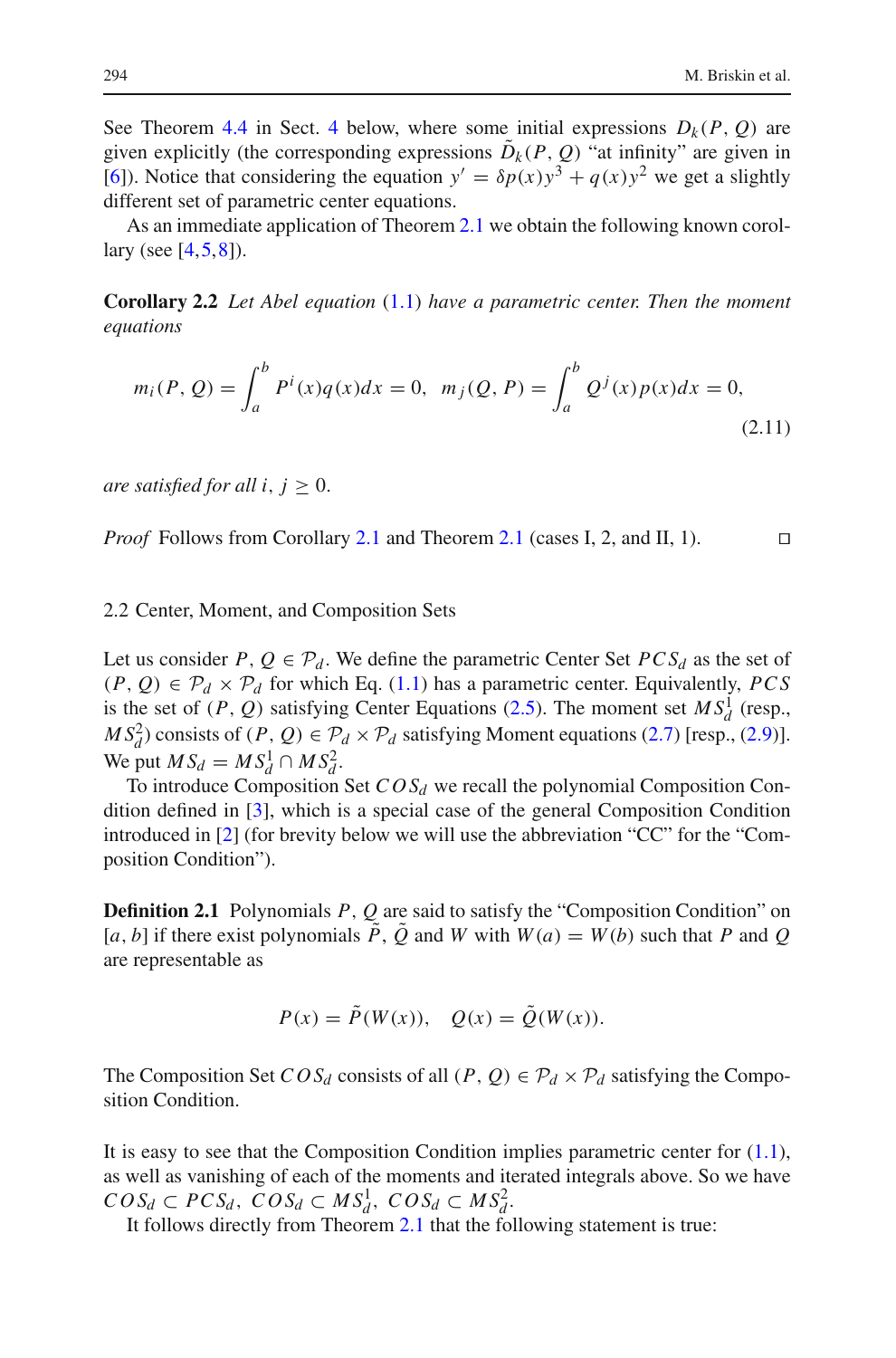**Proposition 2.2**  $COS_d \subset PCS_d \subset MS_d = MS_d^1 \cap MS_d^2$ .

Our main goal will be to compare the parametric Center Set  $PCS_d$  with the Composition Set  $COS_d$ . For this purpose we shall bound the dimension of the non-composition components of  $PCS_d$ , analyzing the relations between  $COS_d$  and the intersection  $MS<sub>d</sub>$ .

# **3 Moments Vanishing and Composition**

All the results in this section have been proved in [\[6](#page-14-4),[15\]](#page-14-5), so we state them below without proofs, and in a form convenient for the purposes of the present paper.

### 3.1 [*a*, *b*]-Decompositions

Let *a* and *b* be distinct points, and *P* be a polynomial satisfying the condition  $P(a)$  =  $P(b)$ . We are interested in "[*a*, *b*]-decompositions" of *P*, i.e. decompositions whose compositional "right factors" also take equal values at the points *a* and *b*.

**Definition 3.1** Let a polynomial P satisfying  $P(a) = P(b)$  be given. We call a polynomial *W* a right [*a*, *b*]-factor of *P* if  $W(a) = W(b)$  and  $P = \tilde{P} \circ W$  for some polynomial  $\ddot{P}$ .

Recall that two decompositions  $P = P_1 \circ W_1$  and  $P = P_2 \circ W_2$  of a polynomial P into compositions of polynomials are called equivalent if there exists a polynomial  $\mu$ of degree one such that

$$
P_2 = P_1 \circ \mu^{-1}, \quad W_2 = \mu \circ W_1.
$$

In accordance with this definition we shall call two right  $[a, b]$ -factors  $W_1$ ,  $W_2$  of P equivalent if  $W_2 = \mu \circ W_1$  for some polynomial  $\mu$  of degree one.

**Definition 3.2** A polynomial *P* satisfying  $P(a) = P(b)$  is called [*a*, *b*]-indecomposable if *P* does not have right [*a*, *b*]-factors non-equivalent to *P* itself.

*Remark* Notice that any right [*a*, *b*]-factor of *P* necessary has degree greater than one, and that [*a*, *b*]-indecomposable *P* may be decomposable in the usual sense.

**Proposition 3.1** *Any polynomial P up to equivalence has a finite number of* [*a*, *b*] *indecomposable right factors*  $W_j$ ,  $j = 1, \ldots, s$ . Furthermore, each right [a, b]-factor *W* of *P* can be represented as  $W = \tilde{W}(W_i)$  for some polynomial  $\tilde{W}$  and  $i = 1, \ldots, s$ .

It has been recently shown in [\[15\]](#page-14-5) that for any polynomial *P* the number *s* of its non-equivalent [*a*, *b*]-indecomposable right factors can be at most three. Moreover, if  $s > 1$  then these factors necessarily have a very special form, similar to what appears in Ritt's description in [\[22](#page-14-12)].

<span id="page-6-0"></span>The precise statement is given by the following theorem  $(15]$ , Theorem 5.3, [\[6](#page-14-4)], Theorem [3.1.](#page-6-0) Below  $T_d(x) = \cos(d \arccos x)$  denotes the *d*-th Chebyshev polynomial):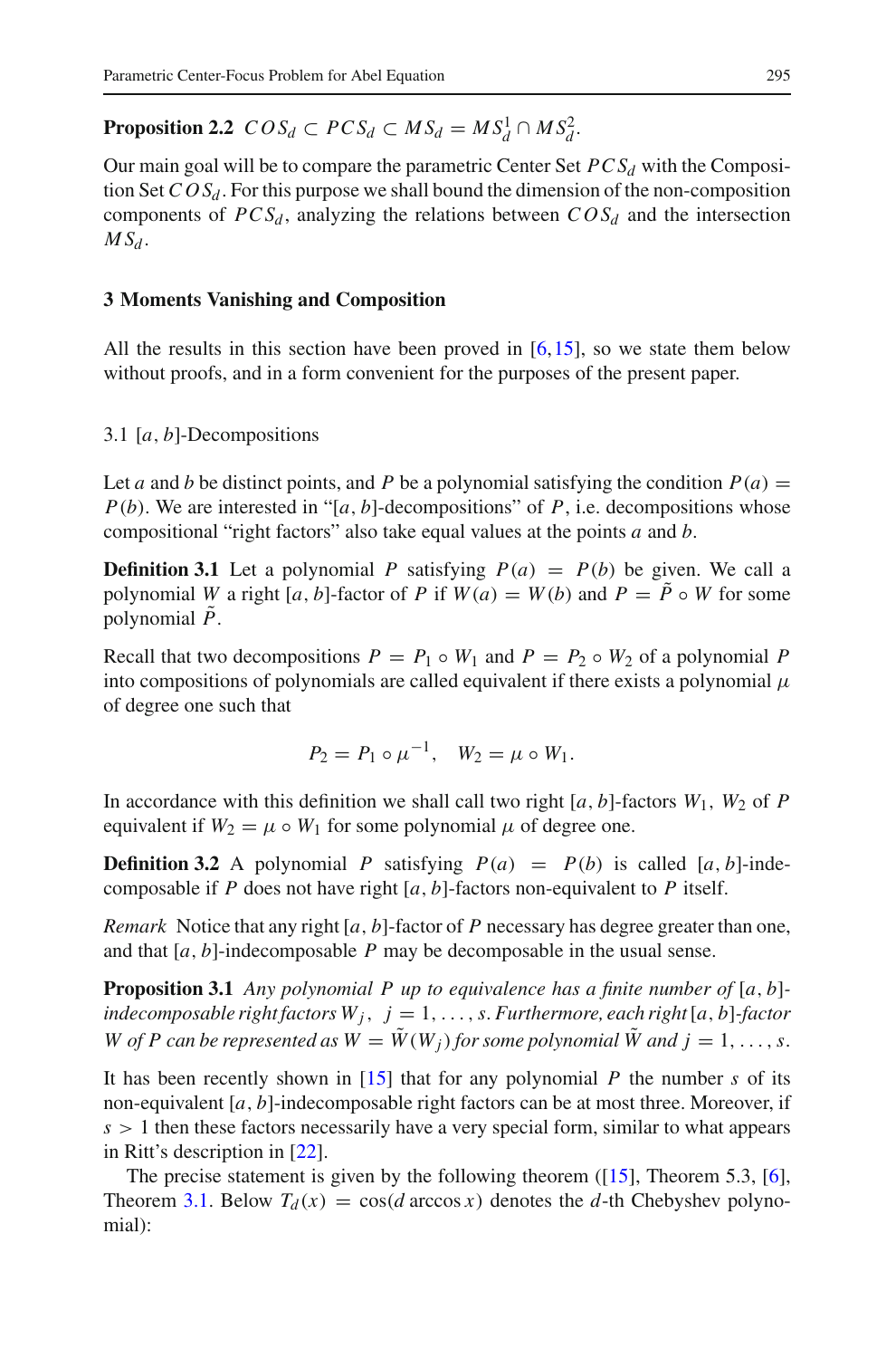**Theorem 3.1** *Let complex numbers*  $a \neq b$  *be given. Then for any polynomial*  $P \in$  $P_{[a,b]}$  *the number s of its* [a, b]-indecomposable right factors  $W_i$ , up to equivalence, *does not exceed 3.*

*Furthermore, if s* = 2*, then either*

$$
P = U \circ z^{rn} R^{n}(z^{n}) \circ U_{1}, W_{1} = z^{n} \circ U_{1}, W_{2} = z^{r} R(z^{n}) \circ U_{1},
$$

*where R, U, U<sub>1</sub> are polynomials,*  $r > 0, n > 1$ *,*  $GCD(n, r) = 1$ *, or* 

$$
P = U \circ T_{nm} \circ U_1, \ W_1 = T_n \circ U_1, \ W_2 = T_m \circ U_1,
$$

*where U*,  $U_1$  *are polynomials, n, m* > 1,  $gcd(n, m) = 1$ . *On the other hand, if s* = 3 *then*

$$
P = U \circ z^2 R^2(z^2) \circ T_{m_1 m_2} \circ U_1,
$$
  
\n
$$
W_1 = T_{2m_1} \circ U_1, \quad W_2 = T_{2m_2} \circ U_1, \quad W_3 = zR(z^2) \circ T_{m_1 m_2} \circ U_1,
$$

*where R, U, U*<sub>1</sub> *are polynomials, m*<sub>1</sub>, *m*<sub>2</sub> > 1 *are odd, and*  $GCD(m_1, m_2) = 1$ .

In all the cases above we have  $W_i(a) = W_i(b)$  and  $U_1(a) \neq U_1(b)$ .

3.2 Moment Vanishing Versus [*a*, *b*]-Decompositions

The main result of  $[15]$  can be formulated as follows:

**Theorem 3.2** *Let*  $P ∈ P$  *be given, and let*  $W_j$ *, j* = 1*,..., s, be all its non-equivalent* [*a*, *b*]*-indecomposable right*[*a*, *b*]*-factors. Then for any polynomial Q all the moments*  $m_k = \int_a^b P^k(x)q(x)dx$ ,  $k \ge 0$ , *vanish if and only if*  $Q = \sum_{j=1}^s Q_j$ , *where*  $Q_j =$  $\tilde{Q}_j(W_j)$  *for some polynomial*  $\tilde{Q}_j$ .

This theorem combined with Theorem [3.1](#page-6-0) provides an explicit description for vanishing of the polynomial moments. In order to use it for the study of the Moment Set, let us recall the notions of "definite" polynomials.

<span id="page-7-1"></span>**Definition 3.3** A polynomial  $P \in \mathcal{P}$  is called [*a*, *b*]-definite (or simply definite) if for any polynomial  $Q \in \mathcal{P}$  vanishing of the moments  $m_k = \int_a^b P^k(x) q(x) dx$ ,  $k \ge 0$ , implies Composition Condition on [*a*, *b*] for *P* and *Q*.

Definite polynomials have been initially introduced and studied in [\[20](#page-14-13)]. Some their properties have been described in [\[13](#page-14-14)]. The following theorems, providing a complete general characterization of definite polynomials, and their explicit description up to degree 11, have been obtained in [\[6](#page-14-4)].

<span id="page-7-0"></span>**Theorem 3.3** ([\[6\]](#page-14-4)) *A polynomial P is* [*a*, *b*]*-definite if and only if it has, up to equivalence, exactly one* [*a*, *b*]*-indecomposable right factor W .*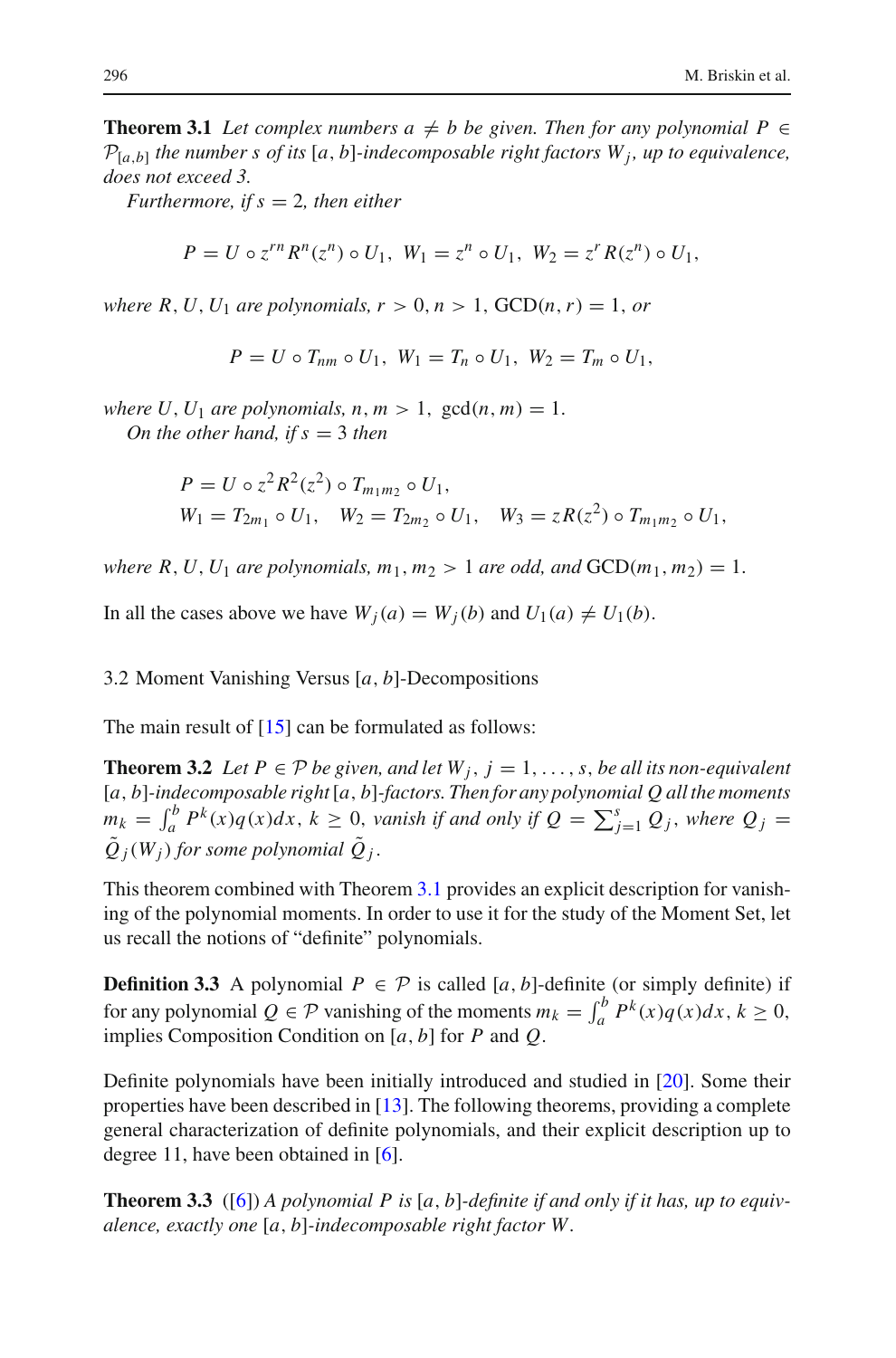Theorem [3.3](#page-7-0) combined with Theorem [3.1](#page-6-0) allows us, at list in principle, to describe explicitly all the non-definite polynomials up to a given degree. In particular, the following statement holds:

<span id="page-8-3"></span>**Theorem 3.4** ([\[6\]](#page-14-4)) *For given a*  $\neq$  *b* non-definite polynomials  $P \in \mathcal{P}_{11}$  appear only *in degrees* 6 *and* 10 *and have, up to change*  $P \rightarrow \lambda \circ P$ *, where*  $\lambda$  *is a polynomial of degree one, the following form:*

- 1. *P*<sub>6</sub> = *T*<sub>6</sub>◦τ, where τ *is a polynomial of degree one transforming <i>a*, *b into* −  $\frac{\sqrt{3}}{2}$ ,  $\frac{\sqrt{3}}{2}$ .
- 2.  $P_{10} = z^2 R^2(z^2) \circ \tau$ , where  $R(z) = z^2 + \gamma z + \delta$  *is an arbitrary quadratic polynomial satisfying*  $R(1) = 0$  *i.e.*  $\gamma + \delta = -1$ *, and*  $\tau$  *is a polynomial of degree one transforming a, b into*  $-1$ , 1*.*

The following definition introduces the zero subspace  $Z(P)$  of the moments  $m_i(P, Q) = \int_a^b P^i(x)q(x)dx$  for a given polynomial *P*.

<span id="page-8-1"></span>**Definition 3.4** Let  $P \in \mathcal{P}$  be given. We define the set  $Z(P)_d \subset \mathcal{P}_d$  as the set of polynomials  $Q \in \mathcal{P}_d$  which can be represented as  $Q = \sum_{j=1}^s S_j(W_j)$ , where  $W_1, \ldots, W_s$ are all [ $a$ ,  $b$ ]-indecomposable right factors of *P*. The set  $Z(P)$  is the union  $\bigcup_{d} Z(P)_{d}$ . Equivalently,  $Z(P)_d$  consists of all  $Q \in \mathcal{P}_d$  for which  $m_i(P, Q) = 0$ ,  $i = 0, 1, \ldots$ 

For *P* definite  $Z(P) = \{S(W)\}\$ , where *W* is the only [*a*, *b*]-indecomposable right factor of *P*. For a non-definite *P* we have to consider sums  $Q = \sum_{j=1}^{s} S_j(W_j)$ , where  $W_1, \ldots, W_s$  are all [*a*, *b*]-indecomposable right factors of *P*. The next result from [\[6\]](#page-14-4) gives an example. To make formulas easier, here we shall assume that [*a*, *b*] coincides with  $[-\frac{\sqrt{3}}{2}, \frac{\sqrt{3}}{2}].$ 

<span id="page-8-5"></span>**Theorem 3.5** *The set*  $Z(T_6)$ *d is a vector space consisting of all polynomials*  $Q \in \mathcal{P}_d$ *representable as*  $Q = S_1(T_2) + S_2(T_3)$  *for some polynomials*  $S_1$ ,  $S_2$ *. The polynomials*  $S_1$  *and*  $S_2$  *can be chosen in such a way that*  $S_2$  *is odd, and* max(2 deg  $S_1$ , 3 deg  $S_2$ )  $\leq d$ . *Furthermore, the dimension*  $S_{V,d}$  *is equal to*  $\left[\frac{d+1}{2}\right] + \left[\frac{d+1}{3}\right] - \left[\frac{d+1}{6}\right]$ *. In particular, this dimension does not exceed*  $\left[\frac{2}{3}d\right]+1$ .

### <span id="page-8-0"></span>**4 Parametric Center for the Polynomial Abel Equation**

<span id="page-8-2"></span>**Theorem 4.1** *Let Abel equation* [\(1.1\)](#page-1-0) *have a parametric center. Then either P*, *Q satisfy Composition condition (CC) or both P and Q are non-definite,*  $P \in Z(O)$ *, and*  $Q \in Z(P)$ *.* 

*Proof* By Corollary [2.2](#page-5-1) if Abel equation [\(1.1\)](#page-1-0) has a parametric center, then the moment equations  $(2.11)$  are satisfied. Assume now that *P*, *Q* do not satisfy (CC). Then by Definition [3.3](#page-7-1) both *P* and *Q* are non-definite, and by Definition [3.4](#page-8-1) we have  $P \in Z(Q)$ , and  $Q \in Z(P)$ .

<span id="page-8-4"></span>Starting with [\[4](#page-14-1)[,5](#page-14-8)] the following conjecture has been discussed: *for a polynomial Abel equation parametric center is equivalent to Composition condition (CC)*. A general description of parametric centers, provided by Theorem [4.1](#page-8-2) allows us to show that the set of  $(P, Q)$  not satisfying (CC) but providing a parametric center to  $(1.1)$  is "small". Below we give, based on Theorem [4.1,](#page-8-2) some specific results in this direction.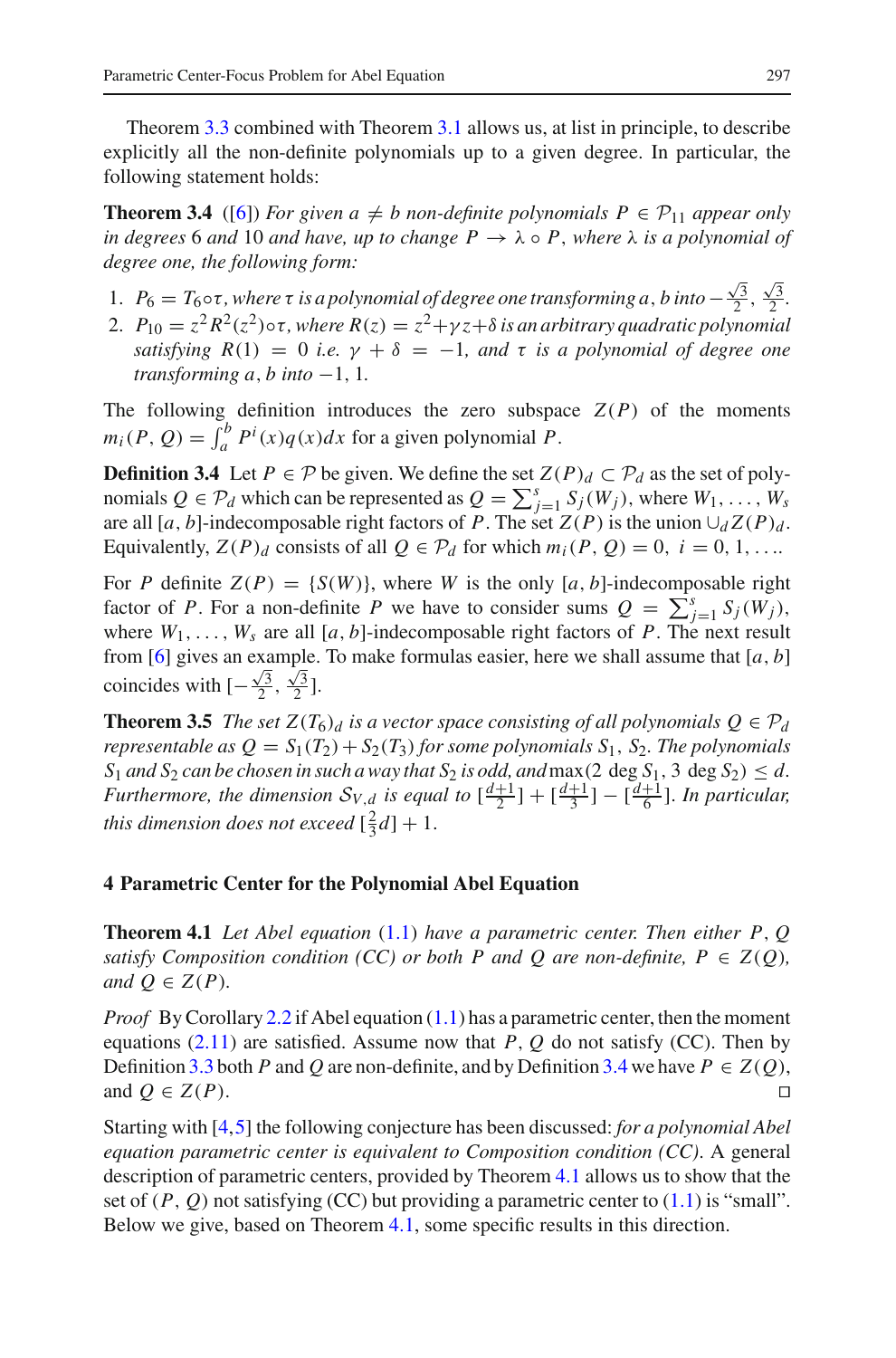**Theorem 4.2** Let Abel equation [\(1.1\)](#page-1-0) with P,  $Q \in \mathcal{P}_{11}$  have a parametric center. *Then P*, *Q satisfy Composition condition (CC).*

*Proof* Assume that *P*, *Q* do not satisfy (CC). Then by Theorem [4.1](#page-8-2) both *P* and *Q* are non-definite. Since the polynomials *P*, *Q* are contained in  $P_{11}$ , they must have the form as provided by Theorem [3.4.](#page-8-3) Although Theorem [3.4](#page-8-3) provides two possibilities for each of the polynomials *P* and *Q*, in any case *P* has a right  $[a, b]$ factor  $W_1 = \alpha_1 z^2 + \beta_1 z + \gamma_1$  of degree 2, and, similarly, *Q* has a right [*a*, *b*]factor  $W_2 = \alpha_2 z^2 + \beta_2 z + \gamma_2$  of degree 2. Since the conditions  $W_1(a) = W_1(b)$ ,  $W_2(a) = W_2(b)$  yield the equalities

$$
\alpha_1(a+b) + \beta_1 = 0
$$
,  $\alpha_2(a+b) + \beta_2 = 0$ ,

we conclude that  $W_2 = \lambda_1 W_1 + \lambda_2$  for some  $\lambda_1, \lambda_2 \in \mathbb{C}$ , and therefore both polynomials *P* and *Q* are polynomials in  $W_1$ , in contradiction with the initial condition.  $\Box$ 

<span id="page-9-0"></span>**Theorem 4.3** *For*  $d \leq 11$  *the non-composition components of the parametric Center set*  $PCS_d \subset P_d \times P_d$  *is empty. For*  $d \geq 12$  *the dimension of such components does not exceed*  $\lfloor \frac{d}{3} \rfloor + 2$ *. In particular, this dimension is of order at most one third of the maximal dimension of the composition Center strata* (*which is of order d*)*.*

*Proof* The first part follows immediately from Theorem [4.2.](#page-8-4) Let now assume that  $d \ge 12$ . By Theorem [4.1,](#page-8-2) for any non-composition couple  $(P, Q)$  both P and Q are non-definite. It was shown in [\[6\]](#page-14-4), Proposition 3.3, that the dimension of the set of non-definite polynomials in  $P_d$  does not exceed  $\lfloor \frac{d}{6} \rfloor + 1$ . Hence the dimension of any non-composition components of  $PCS_d$  does not exceed  $2(\lfloor \frac{d}{6} \rfloor + 1) \leq \lfloor \frac{d}{3} \rfloor + 2$ .  $\Box$ 

*Remark* One can hope to extend the approach of Theorem [4.2](#page-8-4) to higher degrees of *P* and *Q*. Such an extension will require a better understanding of non-definite polynomials in higher degrees. In particular, the description of right [*a*, *b*]-factors given by Theorem [3.1](#page-6-0) presents the following family of non-definite polynomials of degree 6*m*:  $P = T_6 \circ U$ , with *U* an arbitrary polynomial of degree *m* transforming *a*, *b* into  $\frac{-\sqrt{3}}{2}, \frac{\sqrt{3}}{2}$ . The right factors of each such *P* are  $W_1 = T_2 \circ U$  and  $W_2 = T_3 \circ U$ . It would be instructive to show that for typical  $P$ ,  $Q$  in the above family the moments  $\int P^k q$  and  $\int Q^k p$  cannot vanish simultaneously.

<span id="page-9-1"></span>Theorems [4.1,](#page-8-2) [4.2,](#page-8-4) [4.3](#page-9-0) use only a very small part of the parametric center equations: the first and the last nonzero ones, for each *k*. An interesting question is what consequences can be drawn from other combinations of the parametric center equations (see Theorem [2.1\)](#page-4-0). The first (moment) equation for each *k* corresponds to the "infinitesimal center problem", and its study was one of the main goals of  $[3-11, 14-17]$  $[3-11, 14-17]$  $[3-11, 14-17]$  $[3-11, 14-17]$ , and of many other publications. Recently in [\[6\]](#page-14-4) we've started the study of some situations where we add more equations, in particular, those of the "second Melnikov function at infinity" in Theorem [2.1.](#page-4-0) The approach of [\[6](#page-14-4)] can be used also in the study of the initial parametric center equations. Let us give the following definition: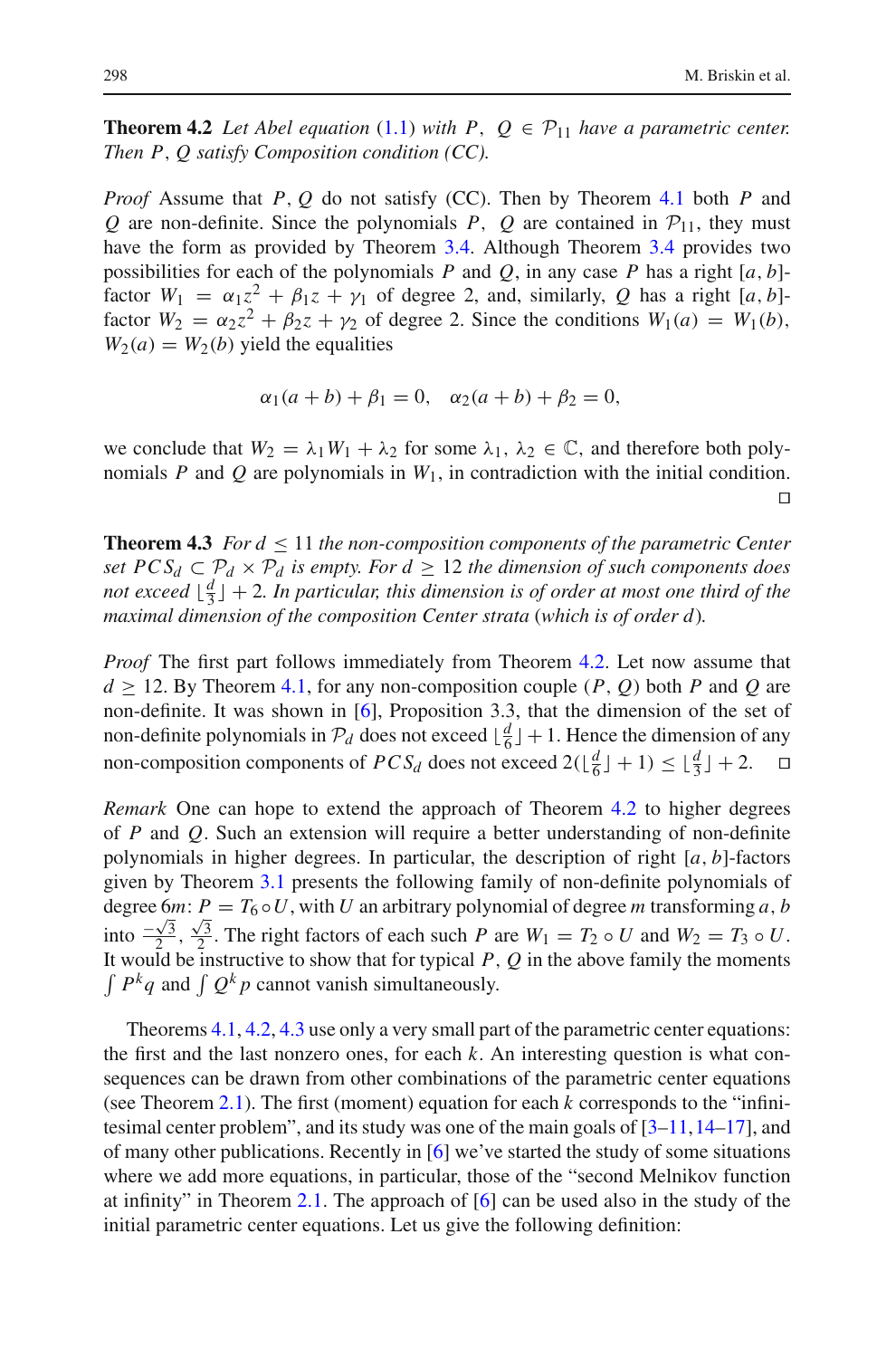**Definition 4.1** Equation [1.1](#page-1-0) is said to have an "infinitesimal center of order *l*" if the Poincaré function  $G_y(y, \epsilon)$  of the equation  $y' = p(x)y^3 + \epsilon q(x)y^2$  satisfies  $\frac{\partial^j}{\partial \epsilon^j} G_\gamma(y, \epsilon) \equiv 0, j = 0, \ldots, l - 1$ . Equivalently,  $v_{k,j}(p, q, \gamma) = 0, k =$  $2, 3, \ldots, j = 0, \ldots, l-1.$ 

<span id="page-10-0"></span>**Theorem 4.4** *Let polynomial Abel equation* [1.1](#page-1-0) *have an infinitesimal center of order* 3. If deg  $p \leq 8$ , deg  $q \leq 7$ , then p, q satisfy Composition condition (CC).

*Proof* By Definition [4.1](#page-9-1) all the parametric center equations  $v_{k,i}(p, q) = 0$  are satisfied for  $j = 1, 2$  and all k. Via Theorem [2.1](#page-4-0) those are the moments  $m_{k-3}(P, Q) =$  $\int_a^b P^{k-3}(x)q(x)dx$ ,  $k = 3, 4, \ldots$ , and the coefficients of the second Melnikov function  $D_k(P, Q)$ . These coefficients vanish identically for  $k \le 5$ , and we shall use only three of them, namely (according to [\[7](#page-14-7)]):

$$
D_6(P, Q) = \frac{1}{2} \int_a^b p Q^2
$$
  
\n
$$
D_7(P, Q) = -2 \int_a^b P p Q^2
$$
  
\n
$$
D_8(P, Q) = \int_a^b P^3 Q q - 320 \int_a^b P^2(t) q(t) dt \int_a^t P q + 185 \int_a^b P(t) q(t) dt \int_a^t P^2 q
$$

Now, let us assume that *P*, *Q* do not satisfy (CC). Since the moment equations  $m_i(P, Q) = 0$  are satisfied, we conclude that *P* is non-definite. The only non-definite polynomial *P* of degree less than 10 is  $T_6$ . Hence  $P = T_6 \circ \tau$  where  $\tau$  is a linear polynomial transforming *a*, *b* into  $\frac{-\sqrt{3}}{2}$ ,  $\frac{\sqrt{3}}{2}$ . We conclude also that *Q* belongs to the zero subspace  $Z(P)$  (see Definition [3.4\)](#page-8-1). The structure of  $Z(P)$  is given by Theorem [3.5](#page-8-5) above. Now we verbally repeat the arguments in the proof of Theorem 6.4 in [\[6\]](#page-14-4) (taking into account that the coefficients of the iterated integrals in the expressions for  $D_k(P, Q)$ ,  $k = 6, 7, 8$ , given above, differ from the coefficients in  $D_k(P, Q)$  used in [\[6](#page-14-4)]).

We conclude with another special example. Let  $\mathcal{R} = \{r_1, r_2, \dots\}$  be a set of prime numbers, finite or infinite. Define  $U(\mathcal{R})$  as a subspace of  $\mathcal P$  consisting of polynomials  $P = \sum_{i=0}^{N} a_i x^i$  such that for any non-zero coefficient  $a_i$  the degree *i* is either coprime with each  $r_i \in \mathcal{R}$  or it is a power of some  $r_j \in \mathcal{R}$ . Similarly, define  $U_1(\mathcal{R})$  as a subspace of  $P$  consisting of polynomials  $Q$  such that for any non-zero coefficient  $b_i$ of *Q* all prime factors of *i* are contained in *R*. In particular, if *R* coincides with the set of all primes numbers, then  $U(\mathcal{R})$  consists of polynomials in  $\mathcal P$  whose degrees with non-zero coefficients are powers of primes, while  $U_1(\mathcal{R}) = \mathcal{P}$ .

**Theorem 4.5** *Let*  $\mathcal{R} = \{r_1, r_2, \dots\}$  *be a set of prime numbers. Consider Abel equation*  $(1.1)$  *with*  $P \in U(\mathcal{R})$  *and*  $Q \in U_1(\mathcal{R})$ *. Then this equation has a parametric center if and only if P and Q satisfy Composition condition* (*CC*)*.*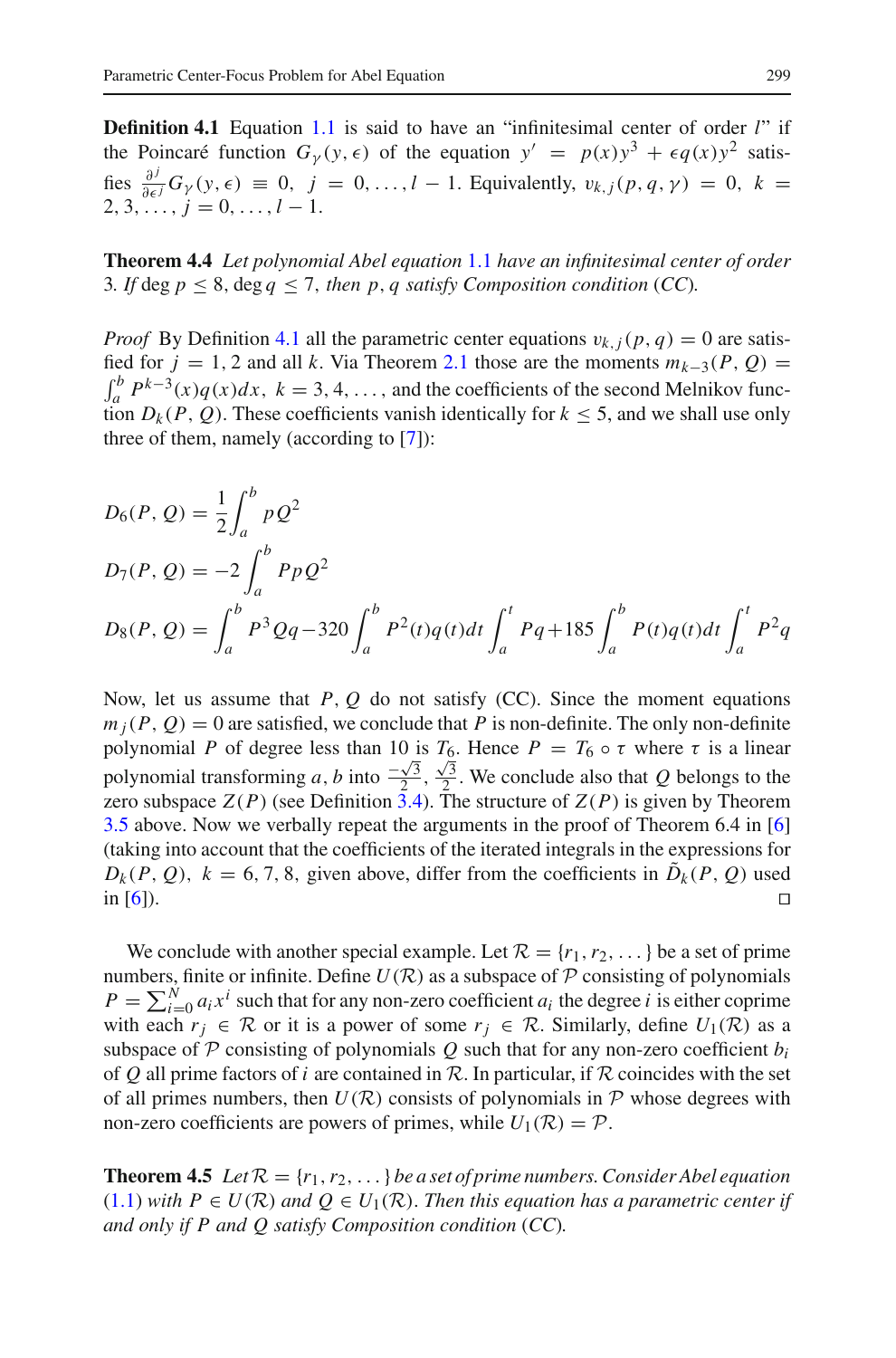*Proof* It was shown in [\[6](#page-14-4)] that all the polynomials  $P \in U(\mathcal{R})$  are definite with respect to polynomials  $O \in U_1(\mathcal{R})$ . Hence the result follows directly from Theorem [4.1.](#page-8-2)  $\Box$ 

#### **5 Trigonometric Moments and Composition**

Let

$$
P = P(\cos \theta, \sin \theta), \quad Q = Q(\cos \theta, \sin \theta)
$$

now be trigonometric polynomials over  $\mathbb{R}$ , that is elements of the ring  $\mathbb{R}_t[\theta]$  generated over R by the functions  $\cos \theta$ ,  $\sin \theta$ . Then in the same way as in the polynomial case the parametric center problem for Abel equation [\(1.2\)](#page-1-1) leads to the problem of characterization of *P*, *Q* such that

$$
\int_0^{2\pi} P^i dQ = 0, \quad i \ge 0,
$$
\n(5.1)

<span id="page-11-1"></span><span id="page-11-0"></span>and

$$
\int_0^{2\pi} Q^i dP = 0, \quad i \ge 0.
$$
 (5.2)

Indeed, our computations in Sect. [2.1](#page-2-0) above, are essentially "formal", and can be applied to any required classes of the coefficients *P*, *Q*, under minimal assumptions.

Again, a natural sufficient condition for  $(5.1)$  to be satisfied is related with compositional properties of *P* and *Q*. Namely, it is easy to see that if there exist  $\widetilde{P}$ ,  $\widetilde{Q} \in \mathbb{R}[x]$ and  $W \in \mathbb{R}_t[\theta]$  such that

$$
P = \tilde{P} \circ W, \quad Q = \tilde{Q} \circ W,\tag{5.3}
$$

<span id="page-11-2"></span>then [\(5.1\)](#page-11-0) holds. Furthermore, if for given *P* there exist several such *Q* (with different *W*), then [\(5.1\)](#page-11-0) obviously holds for their sum. In particular, the trigonometric moment problem [\(5.1\)](#page-11-0) is closely related to the problem of description of solutions of the equation

$$
P = P_1 \circ W_1 = P_2 \circ W_2,\tag{5.4}
$$

where *P*,  $W_1, W_2 \in \mathbb{R}_t[\theta]$  and  $P_1, P_2 \in \mathbb{R}[x]$ , which was completely solved in the recent paper [\[19](#page-14-17)].

Another sufficient condition for  $(5.1)$ , firstly proposed in [\[16\]](#page-14-18) in the complex setting, is the following: the trigonometric polynomial *P* has the form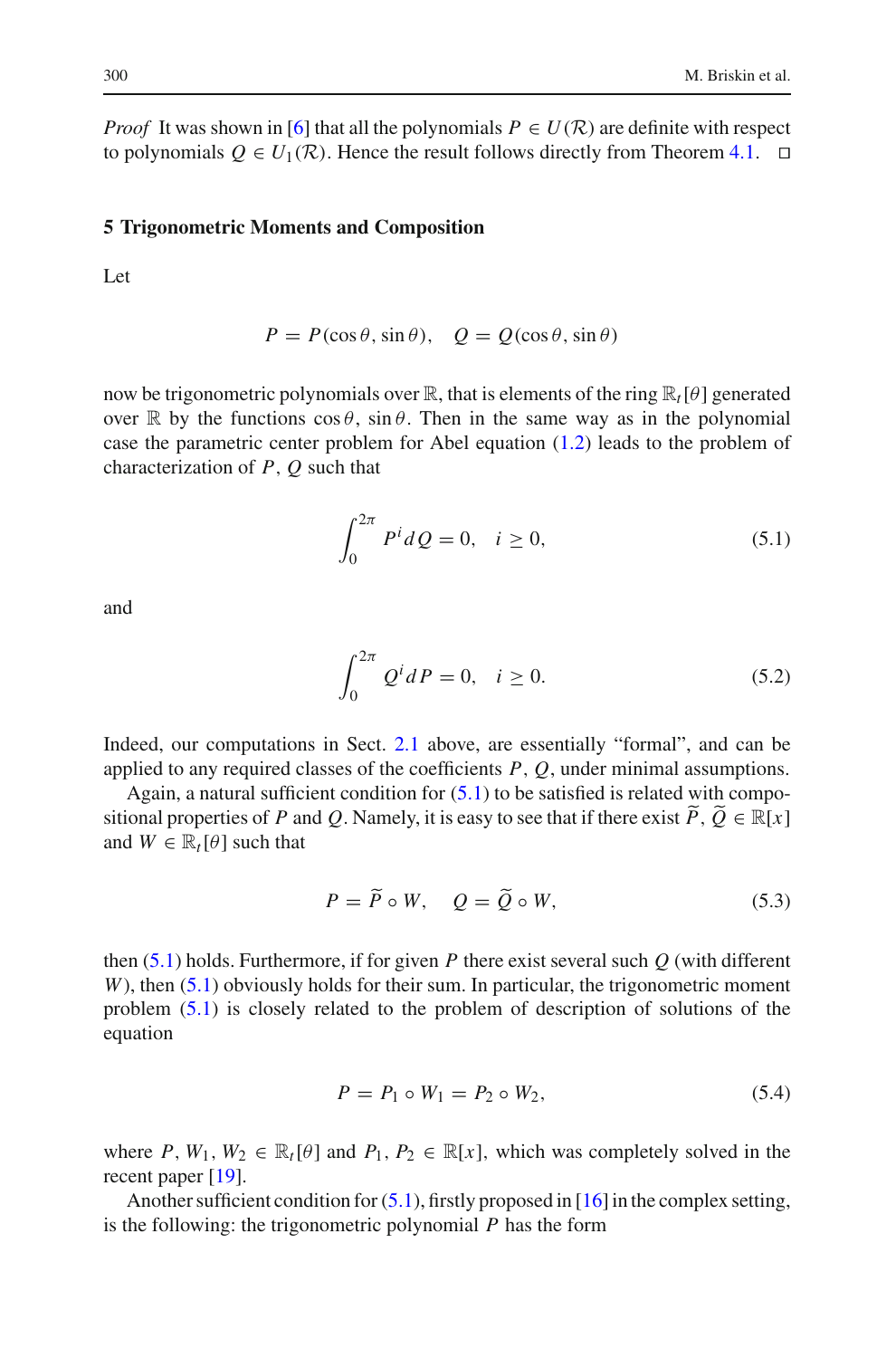$$
P(\cos \theta, \sin \theta) = \widehat{P}(\cos(d\theta), \sin(d\theta))
$$
\n(5.5)

for some  $\widehat{P}(x, y) \in \mathbb{R}[x, y]$  and  $d > 1$ , while the trigonometric polynomial *Q* is a linear combination of  $cos(m\theta)$  and  $sin(m\theta)$  for m not divisible by *d*. In this case, the linear combination of  $cos(m\theta)$  and  $sin(m\theta)$  for *m* not divisible by *d*. In this case, the sufficiency is a corollary of the orthogonality of the functions  $\cos k\theta$ ,  $\sin k\theta$ ,  $k > 1$ , on  $[0, 2\pi]$  (recall that any trigonometric polynomial  $P = P(\cos \theta, \sin \theta)$  can be represented as

$$
P = \sum_{k=0}^{r} (a_k \cos(k\theta) + b_k \sin(k\theta))
$$

for some  $a_k$ ,  $b_k \in \mathbb{R}$  and  $r \geq 0$ ).

Notice that examples constructed in  $[1,17]$  $[1,17]$  show that if we allow the coefficients of *P*, *Q* to be complex numbers, then the two types of solutions above (and their combinations) do not exhaust all possible solutions of [\(5.1\)](#page-11-0). On the other hand, for real *P*, *Q* such examples are not known.

The second of the above mentioned sufficient conditions for  $(5.1)$  permits to construct examples of pairs  $P$ ,  $Q$  such that both equalities  $(5.1)$  and  $(5.2)$  hold but com-position condition [\(5.3\)](#page-11-2) does not hold. Indeed, let  $d_1$ ,  $d_2 > 1$  and  $r_1$ ,  $r_2 > 1$  be integer numbers, and let

<span id="page-12-0"></span>
$$
P = \sum_{k=0}^{r_1} (a_k \cos(kd_1\theta) + b_k \sin(kd_1\theta)), \quad Q = \sum_{l=0}^{r_2} (c_l \cos(ld_2\theta) + f_l \sin(ld_2\theta))
$$
\n(5.6)

be trigonometric polynomials satisfying conditions  $a_k = b_k = 0$ , whenever  $d_2|k$ , and  $c_l = f_l = 0$ , whenever  $d_l \mid l$ . Further, assume that  $d_l$  and  $d_2$  are coprime. Then, since *P* is a trigonometric polynomial in  $cos(d_1\theta)$ ,  $sin(d_1\theta)$  while *Q* is some linear combination of  $cos(m\theta)$  and  $sin(m\theta)$  for *m* not divisible by  $d_1$ , equalities [\(5.1\)](#page-11-0) hold. Similarly, equalities [\(5.2\)](#page-11-1) hold.

Further, it is not difficult to construct pairs *P*, *Q* as above for which condition [\(5.3\)](#page-11-2) does not hold. Set for example

$$
P = \cos(d_1\theta), \quad Q = \sin(d_2\theta).
$$

It is easy to see that for any odd  $d_1$  the derivatives of *P* and *Q*, considered as functions of complex variable, have no common zeroes. On the other hand, [\(5.3\)](#page-11-2) implies that any complex zero of  $W'$  is a common zero of  $P'$  and  $Q'$ , and it is easy to see, using the formulas

$$
\cos \theta = \frac{e^{i\theta} + e^{-i\theta}}{2}, \quad \sin \theta = \frac{e^{i\theta} - e^{-i\theta}}{2i},
$$

that any non-constant trigonometric polynomial *W* with real coefficients has complex zeroes (see e.g.  $[21]$  $[21]$ , Vol 2, Part 6). We conclude that  $(5.3)$  cannot be satisfied.

We can modify the above construction as follows. Let  $P = \cos(d_1\theta)$ , while Q be any trigonometric polynomial of the form[\(5.6\)](#page-12-0), where as above  $c_l = f_l = 0$ , whenever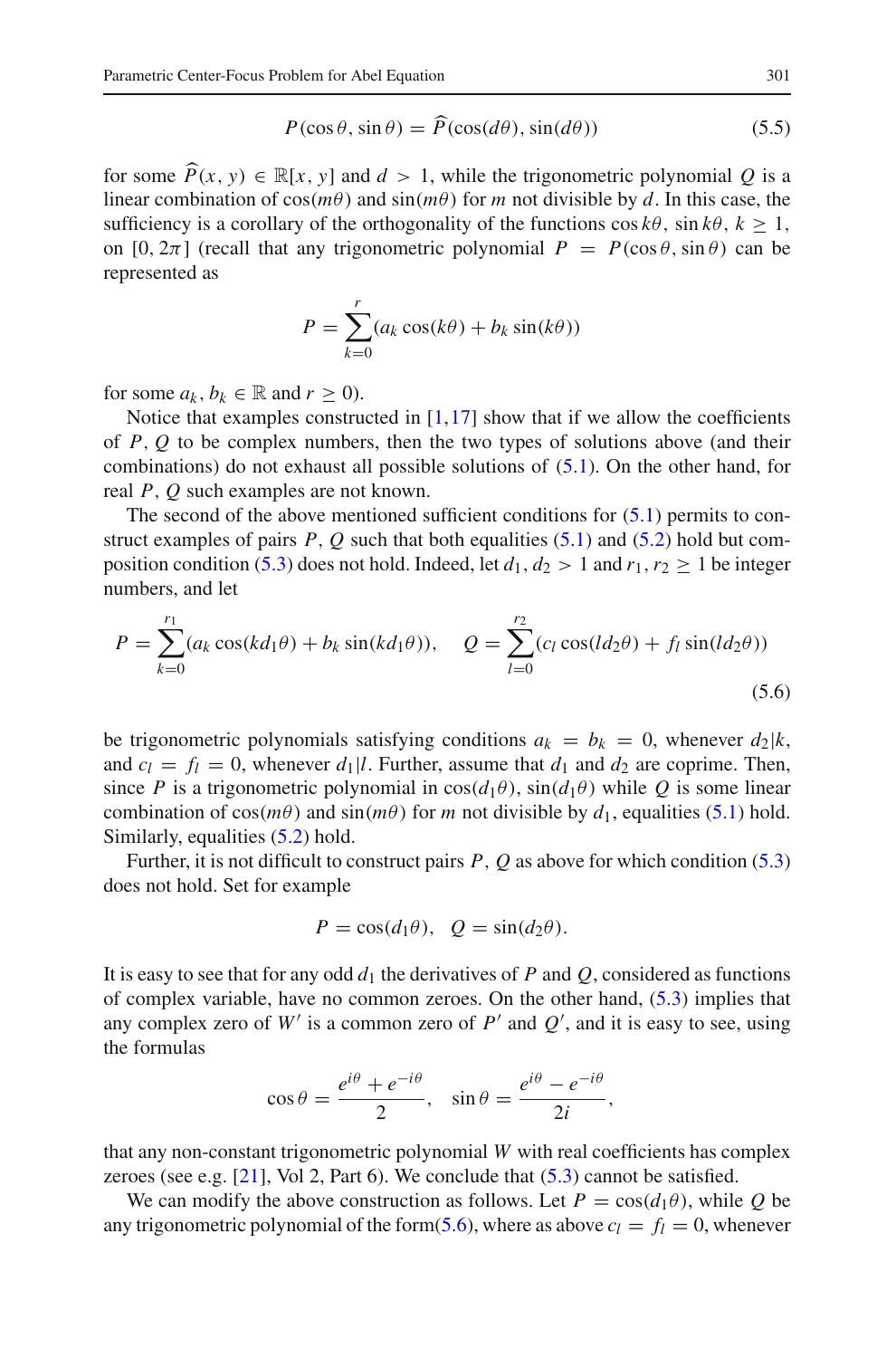*d*1|*l*. Set

$$
Q = Q + R \circ \cos(d_2\theta),
$$

where *R* is any polynomial of one variable. Then *Q* still has the form

$$
\tilde{Q}(\cos\theta, \sin\theta) = \tilde{Q}(\cos(d_2\theta), \sin(d_2\theta))
$$

for some  $\widehat{Q}(x, y) \in \mathbb{R}[x, y]$  implying that

$$
\int_0^{2\pi} \widetilde{Q}^i dP = 0, \quad i \ge 0.
$$

On the other hand, equalities

$$
\int_0^{2\pi} P^i d\widetilde{Q} = 0, \quad i \ge 0
$$

hold by linearity, since for the polynomials

$$
P = \cos(d_1 \theta) = T_{d_1} \circ \cos \theta
$$

and

$$
Q - Q = R \circ \cos(d_2 \theta) = R \circ T_{d_2} \circ \cos \theta
$$

condition [\(5.3\)](#page-11-2) is satisfied for

$$
P = T_{d_1}, \quad Q = R \circ T_{d_2}, \quad W = \cos \theta.
$$

The examples given in [\[8\]](#page-14-2), Proposition 18 are particular cases of the last series with

$$
P = \cos(3\theta), \quad \tilde{Q} = \alpha \sin(2\theta) + \beta \cos(2\theta) + \gamma \cos(6\theta), \quad \alpha, \beta, \gamma \in \mathbb{R}.
$$

In this case, the easiest way to see that composition condition  $(5.3)$  does not hold is to observe that  $(5.3)$  implies the vanishing of all integrals

$$
\int_0^{2\pi} Q^i dP^j, \quad i \ge 0, j \ge 0,
$$
\n(5.7)

<span id="page-13-0"></span>while for given *P* and  $\hat{Q}$  integral [\(5.7\)](#page-13-0) is distinct from zero for  $i = 3$ ,  $j = 2$ , unless  $a^2 = 3b^2$  (see [\[8\]](#page-14-2)).